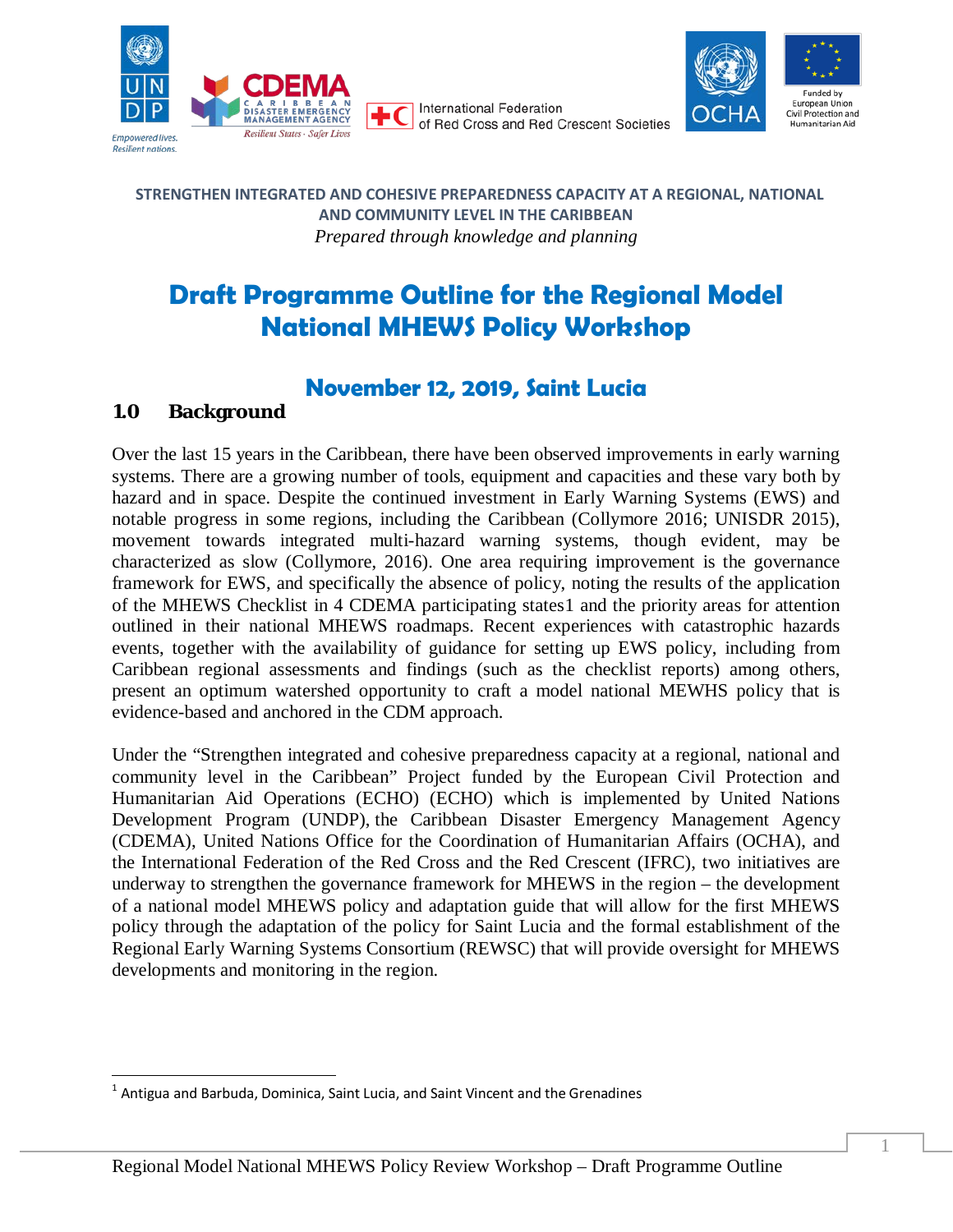

of Red Cross and Red Crescent Societies



The purpose of EWS policies is to establish authority for system administration, control, access, maintenance and use of disaster alert, notification and warning systems. A critical priority for effective EWS is *'better integration of early warning (and related disaster risk reduction and management) into development processes and public policies' (EWIII, 2006).* An integrated EWS policy would include, motivating long-term political commitment, developing legislation and institutional frameworks with defined roles and responsibilities and sustainable budgets, training, better linking of early warning in national economic planning, and optimising performance through standards and targets (EWSIII, 2006). These are particular gaps in CDEMA PS (Collymore, 2016; UNDP, 2017). EWS policy is critical to good governance as it is a matter for government to ensure public safety, the protection of human lives and protection of the nation's resource base and productive assets. A multi-hazard approach to EWS policy increases efficiency, and consistency of warnings (UNDRR, 2017).

**International Federation** 

## **2.0 OBJECTIVES**

- 1. To provide the context of the Draft Model National MHEWS Policy development process.
- 2. To present and obtain feedback on the Draft Model National Multi-Hazard Early Warning System (MHEWS) Policy and Adaptation Guide
- 3. To agree on the steps for the enhancement and piloting the adaptation of the Draft MHEWS Policy.

## **3.0 TARGET AUDIENCE**

Regional and National Early Warning Systems Partners

## **4.0 PROGRAMME**

0830 – 0900 am Registration 0900 – 0930am **OPENING SESSION** Host Country, CDEMA, UNDP Regional Hub, ECHO, **Consultant** 0930 – 1040 am OVERVIEW OF WORKSHOP **PLENARY 1: Context and Issues Informing National MHEWS Policy Guidance**  *Jeremy Collymore, Disaster Risk Management Specialist/Consultant*